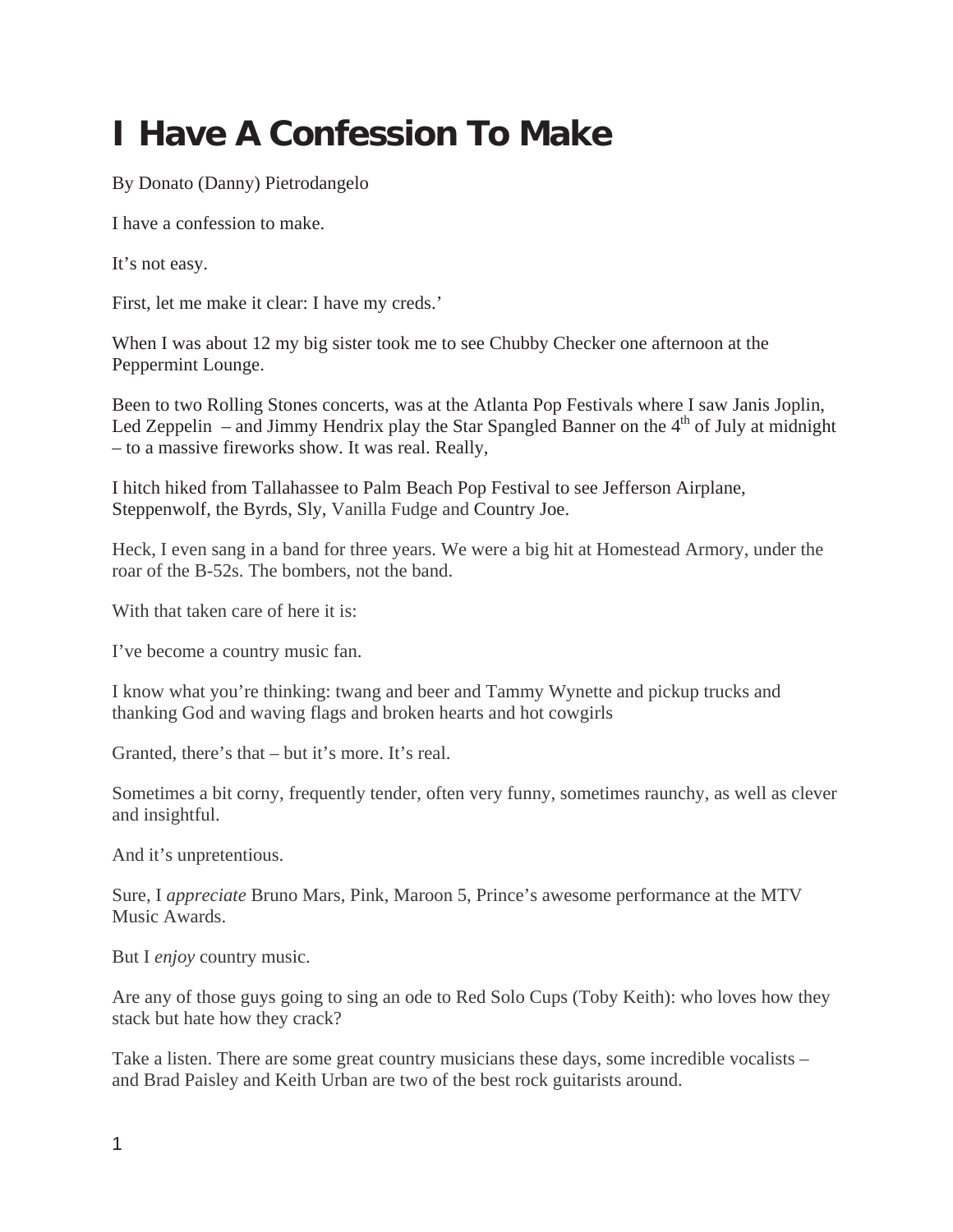And country offers some life lessons. Solid solutions to real problems.

Take spousal abuse. Dixie Chicks' solution: Earl's gotta die. Done with country panache – poison blacked peas

That high school beauty who looked down her perfect nose at everyone else. Pay back time. "For a good time call" and her phone number scrawled across the football stadium field.

And one of my personal favorites: Cheatin' boyfriend? Hell hath no fury like Carrie Underwood: keys the doors of his new 4-wheel drive, cuts her name into the plush leather seats, slashes all four tires and introduces his headlights to a Louisville Slugger. That'll make him think twice before stepping out on her again.

Then there's Brad Paisleys's *Alcohol*. Is it a raise your glass drinking song or a put your glass down before you make a fool of yourself life lesson. Sure it helps white people dance, and it'll also make a party goer think he's hilarious with that lampshade on his head. Jimmy Buffet concert goers may wear shark fin hats. Huh. No match for a swinging and swaying and singing crowd -- dotted with lampshade headed fans.

There are poignant songs about soldiers going to war and not coming home, facing a terminal disease and living like you're dying, fathers talking to their sons about life and daddies telling their daughters' dates to have fun, be respectful and remember he'll be up still cleaning his gun when they get home

And I defy any father whose daughter is about to get married to hear "I loved her first" by Heartland and not sob. Because he did love her first, held her first – felt her first breath, saw her first smile, always his deepest love – and now he has to let her go.

I get teary-eyed just writing this. Whew.

Barely spoke to my son-in-law first two years after he took my little girl. (But it's all good now.)

The language puts it clean and concise. Toby Keith called 9/11 a sucker punch, something any guy can relate to.

And yes, like all music there's sex. Tanks tops and Daisy Dukes and sneaking off in the pickup, and to my discomfort – no horror – my sister jumping up at a country concert and joining the sing-along to the humorous ditty , "Get out of your clothes or get out of my car." She got out of the car – in the song – not my sister

So, no award show meat dresses for me. No laments about Pimpin' Ain't EZ. No grandmas in fishnet stockings. No shirtless septuagenarians singing about my generation. No shaved head, rehab-repeating ex-Disney disasters.

Give me that country music. Any old way you choose it. (Okay, except for Loretta Lynn.)